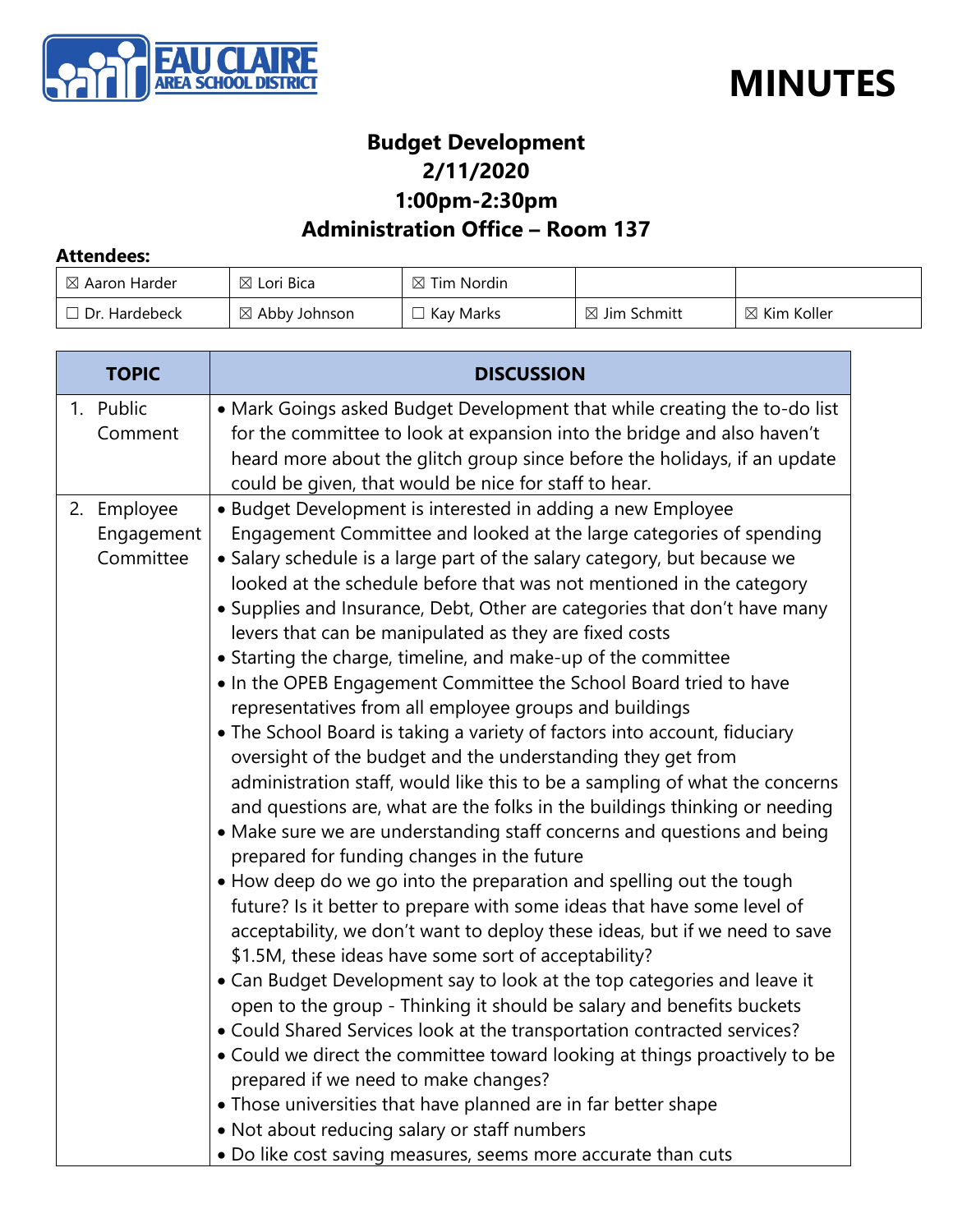# **MINUTES**

|              | <b>AREA SCHOOL</b><br><b>MINU</b>                                                                                                                                                                                                                                                                                                                                                                                                                                                                                                                                                                                                                                                                                                                                                                                                                                                                                                                                                                                                                                                                                                                                                                                                                                                                                                                                                                                                                                                                                                                                                                                                                                                                          |
|--------------|------------------------------------------------------------------------------------------------------------------------------------------------------------------------------------------------------------------------------------------------------------------------------------------------------------------------------------------------------------------------------------------------------------------------------------------------------------------------------------------------------------------------------------------------------------------------------------------------------------------------------------------------------------------------------------------------------------------------------------------------------------------------------------------------------------------------------------------------------------------------------------------------------------------------------------------------------------------------------------------------------------------------------------------------------------------------------------------------------------------------------------------------------------------------------------------------------------------------------------------------------------------------------------------------------------------------------------------------------------------------------------------------------------------------------------------------------------------------------------------------------------------------------------------------------------------------------------------------------------------------------------------------------------------------------------------------------------|
|              | • Looking for cost savings in the categories of salary and benefits<br>• The Board could decide the charge in the next couple months<br>• Budget Development is going to try to put together a charge for this<br>employee committee to bring forward<br>• What is the need for a longer-term committee?<br>• Is the Revenue Committee something that needs to be folded into the<br><b>Budget Development Committee?</b><br>• If we need to ask employees of what to reduce and for employees to be<br>okay with it, we should just have that be the charge<br><b>PUBLIC COMMENT</b><br>• Could it be net cost savings as part of the committee charge?<br>. Would be difficult if we did salary with additional time and increments,<br>coaching is a large element of increments, they are heavy secondary vs<br>elementary, same club could be no increment at elementary to a full<br>increment at secondary                                                                                                                                                                                                                                                                                                                                                                                                                                                                                                                                                                                                                                                                                                                                                                                          |
| 3. Work List | • Looked at the worklist to determine what might be the next thing to<br>research<br>• How do staff feel about a time clock system? To new employees coming<br>in, it is a shock that we don't have a formal system, the other employees<br>are a little more hesitant because they have never had to do it<br>• Another thing is that hourly staff are paid to date, on Wednesday we send<br>the file to the bank and if an employee quits on Thursday, we have<br>already paid them, and we have to get back pay<br>• Hourly staff are currently paid over the summer, laws tells us we should<br>pay within 30 days of working<br>• Has been a conversation for a few years, we would want to be in<br>compliance with the Fair Labor Standards Act.<br>• Can we see if the class size policy is being shared at the staffing table by<br>the building principal?<br>• The OPEB Committee brought the bridge to the table and decided to not<br>bring anything forward. They wanted to remove it from the table. Budget<br>Development would like to be reminded of what the objections were.<br>• Transportation, Open Enrollment, Substitutes are all large pieces to the<br>category of contracted services<br>• Structural changes and strategies that the District uses to organize itself<br>• In house streaming - We have students interested in this<br>• The District has a class size policy that takes into account the students'<br>optimal levels in a classroom<br><b>PUBLIC COMMENT</b><br>• Class size, if you look at class size are there targeted places that you can<br>raise the minimum, it does stress the system, are you okay with electives<br>that can go every other year? |